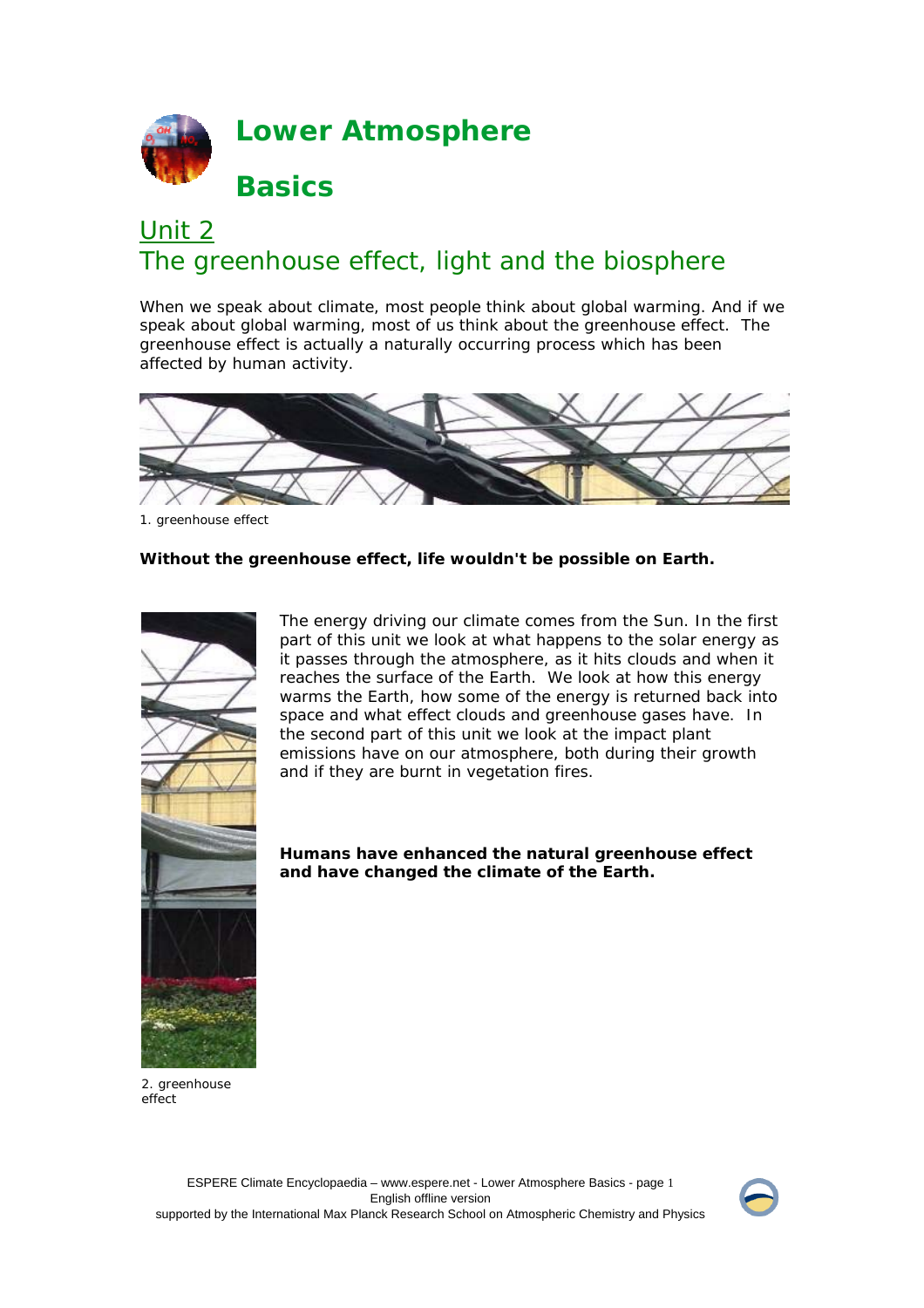# Part 1: Greenhouse effect and light

#### **Light and the greenhouse effect**

**Energy to power our planet comes from the Sun. But what happens to the sunlight on its way to Earth and what happens to the energy emitted from the surface of the Earth as it travels back into space?**

#### **The atmosphere has an influence on light**

We learnt in the first unit of this topic that air consists of different gases, particles and water which can either exist in the gas phase or as liquid droplets. During a dust storm, when the sun is pale or on a rainy day, when clouds cover the sky, it's much darker than on a bright clear day without any clouds. But it's not only particles and clouds which affect how much light gets to the surface of the Earth, the gases in the air also influence the amount of sunlight which reaches the ground.



1. All energy comes from the sun. Source: Freefoto.com

### **Energy is in balance**

Sunlight warms the surface of the Earth. The water in the sea becomes warmer in summer and the streets get so hot in some places that its impossible to walk on them barefoot. Since the earth cannot store this heat forever, the warm Earth sends energy back into space. The sunlight which hits the Earth's surface is made up of high energy ultra-violet and visible radiation. The energy emitted from the surface of the Earth is infra-red or 'longwave radiation' and is less energetic than sunlight.

We have to learn an important rule:

If the Earth doesn't send back all the energy it receives from the Sun, more and more energy would accumulate on the Earth and it would become hotter and hotter. But this isn't the case. Energy is in balance. Radiation comes from the Sun. We call this radiation light (shown in yellow on the image). Radiation is sent back from the Earth and we call this infrared light or infrared radiation (shown in red).

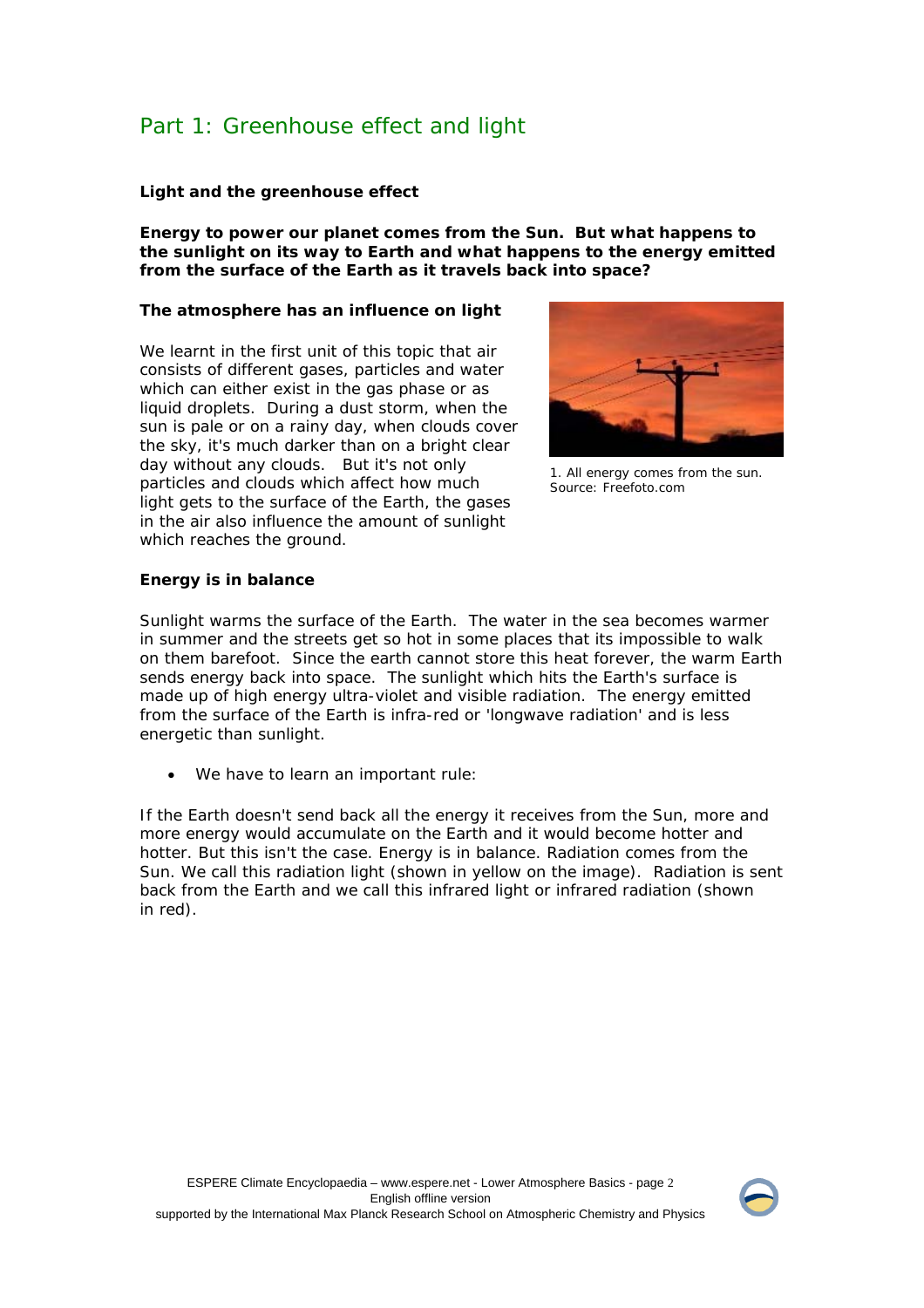

2. What happens to radiation from the Sun? Author: Elmar Uherek. **What happens when solar radiation enters the atmosphere?** 

First, let us look what happens to the sunlight.

1. The Sun is the source of all radiation and energy coming to the Earth from space.

2. Part of the sunlight reaches the Earth's surface - the forests, oceans, deserts, savannah, cities, ice and snow.

3. The Earth's surface doesn't take up (absorb) all the sunlight, but sends (reflects) a certain part of it directly back into space. Very light coloured surfaces (e.g. ice and snow) are excellent reflectors.

4. Reflection doesn't just occur at the Earth's surface. Some light is reflected back into space by the top of the clouds and by particles in the air. 5. Absorption of sunlight doesn't only take place at the surface. Gas molecules and particles in the air also absorb sunlight.

The sunlight which reaches the Earth, warms its surface. The Earth sends this warmth back into space as infra-red heat radiation.

What happens to this heat radiation?

6. The warm surface of the Earth is a source of infra-red heat radiation to space.

7. A portion of this energy is used to evaporate water (think about a kettle energy in the form of electricity is used to heat the liquid water up and in the process some is converted into water vapour or steam).

8.A small fraction of the infrared radiation goes directly back into space.

9. Clouds not only reflect sunlight, they also absorb and re-emit heat radiation from the Earth. A cloudy sky keeps the Earth warm, like a blanket.

10. Particles and gases in the air absorb infrared heat radiation. The gases are called greenhouse gases. They trap the heat near the ground.

We must take all these processes into account if we want to understand our climate. But why do we call it a greenhouse effect?

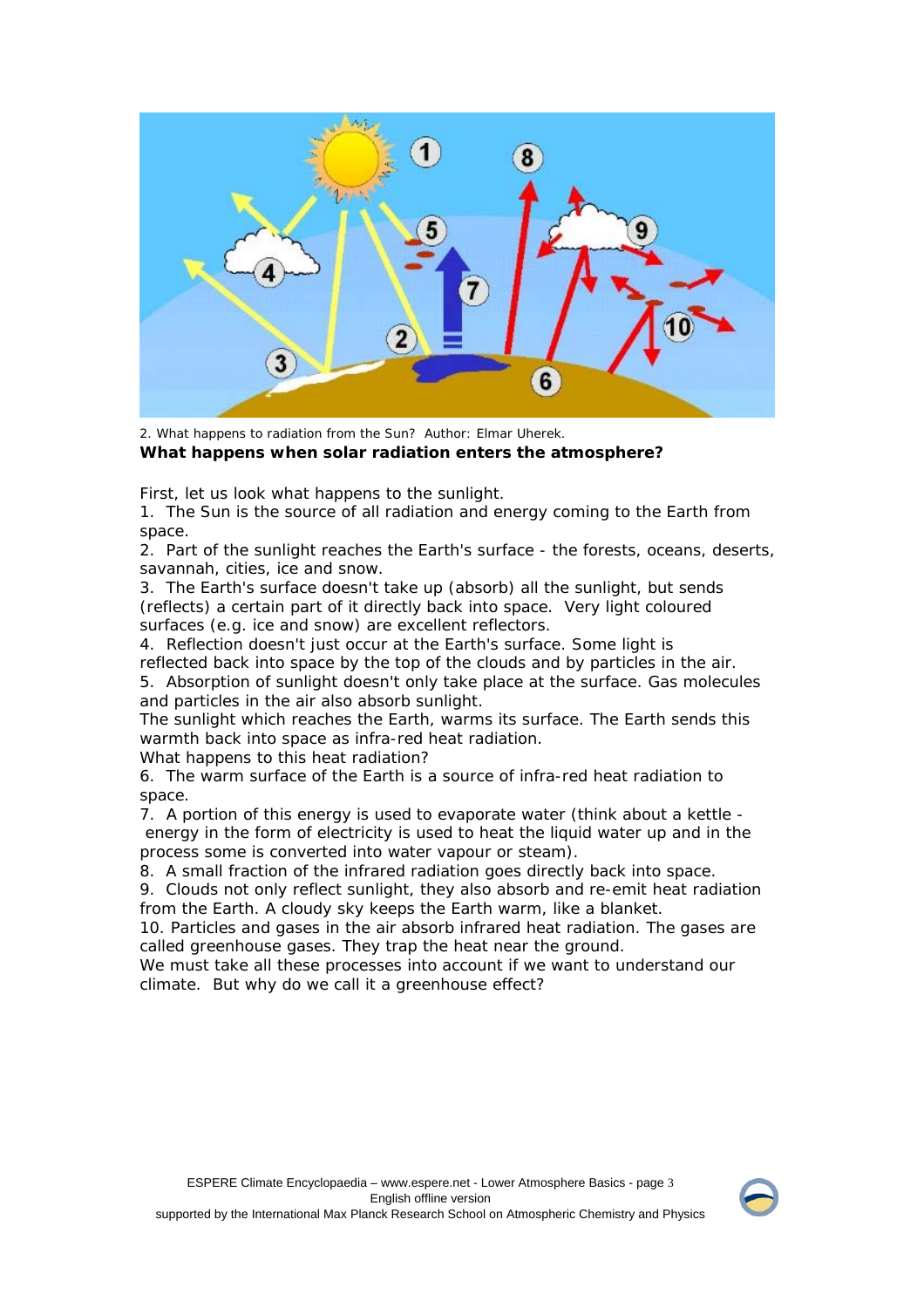

3. The greenhouse effect - compare the interaction of light in a greenhouse with that on Earth! Original source: NOAA.

The role of greenhouse gases in the atmosphere can be compared to the role of glass in a greenhouse. The glass lets the sunlight in and the light warms the soil and plants in the greenhouse. These send out heat radiation. When this heat radiation hits the glass, it doesn't pass back through like the sunlight, but is absorbed by the glass. So the glass heats up and this heat goes back into the greenhouse and it gets hotter. This is similar to what greenhouse gases in the atmosphere do. They let the sunlight in, but they don't let the heat radiation from Earth back out into space.

# Part 2: Greenhouse Gases

## **Greenhouse gases and their effect**

**The greenhouse effect is very important for life on Earth. The average**  temperature of the Earth is 15 °C, if there were no greenhouse gases in the air, the average temperature of the Earth would be about 30 °C **lower.** 



1. Greenhouse gases act like a pullover. Adapted from: fashion 3sat online.

We need a natural greenhouse effect. This acts like a pullover in winter which traps a warm layer of air around our body. However, if the pullover is too thick, we begin to sweat. By putting more and more greenhouse gases into the air, humans have enhanced the natural greenhouse effect and are making the Earth warmer. It's not the natural greenhouse effect which is causing global warming, it's the **additional** greenhouse effect caused by humans which is causing the trouble.

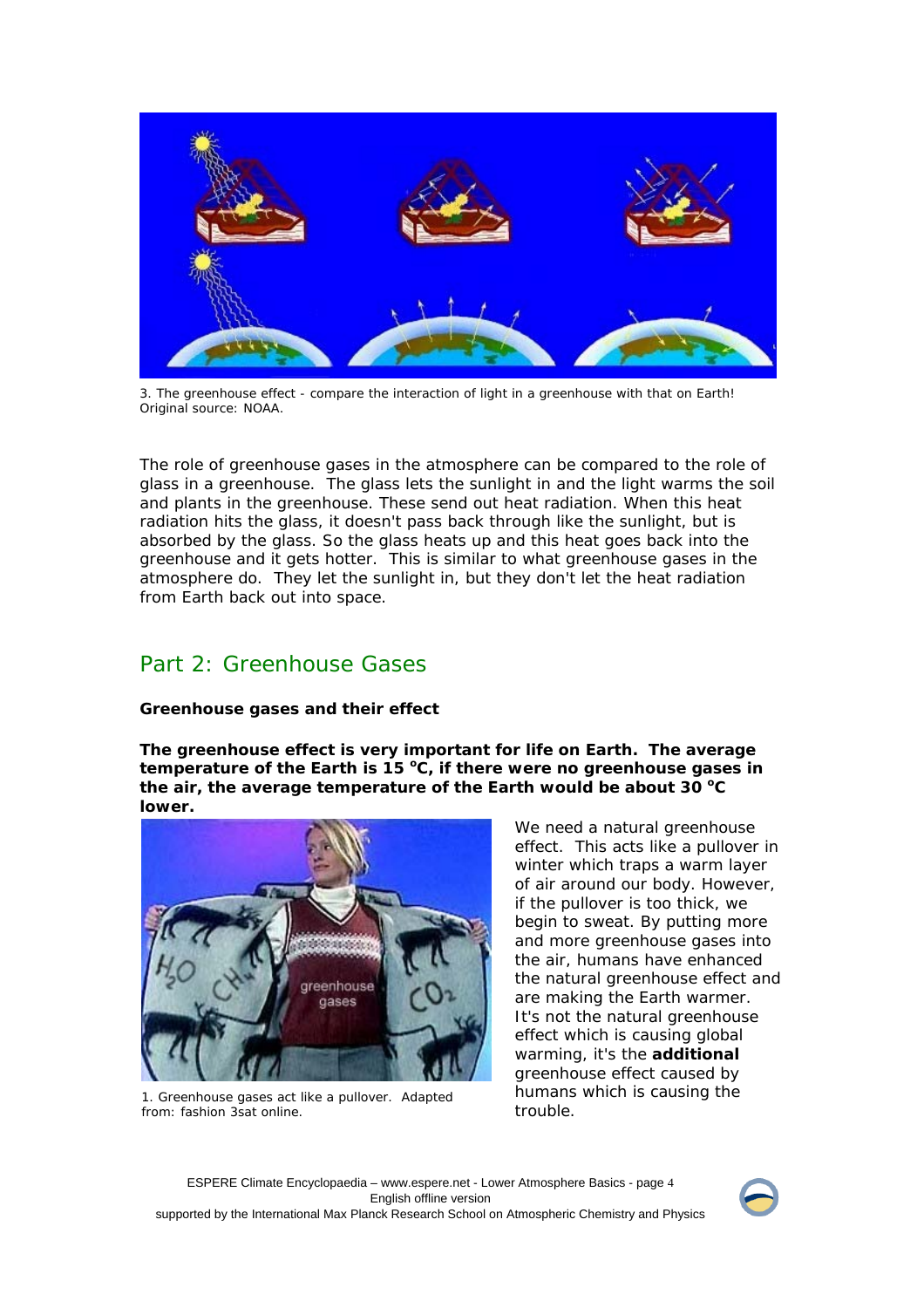So greenhouse gases do the same with the heat radiation from the Earth as a pullover does with our body in winter. They hold back the warmth and cause a warm layer to form around the Earth's surface.



2. Light coming from the Sun is mostly visible light, the dangerous ultra-violet part is absorbed by the ozone layer. This sunlight is either reflected back into space by the light coloured parts of the Earth's surface (ice, snow and clouds) or reaches the Earth's surface and heats it up (symbolised by the red colour). Author: Elmar Uherek.



3. Warm infrared heat radiation (invisible to our eyes) is emitted by the Earth. Greenhouse gases in the atmosphere (symbolised by blue ellipses) absorb the infrared radiation and send part of the heat back to the Earth and part of it back into space. Author: Elmar Uherek.

4. Contributions of the tropospheric greenhouse gases to radiative forcing between 1750 (preindustrial times) and 2000. This is a measure of the additional greenhouse effect resulting from human activity. Carbon dioxide has the greatest effect. Author: Elmar Uherek. Values from IPCC TAR 2001 .



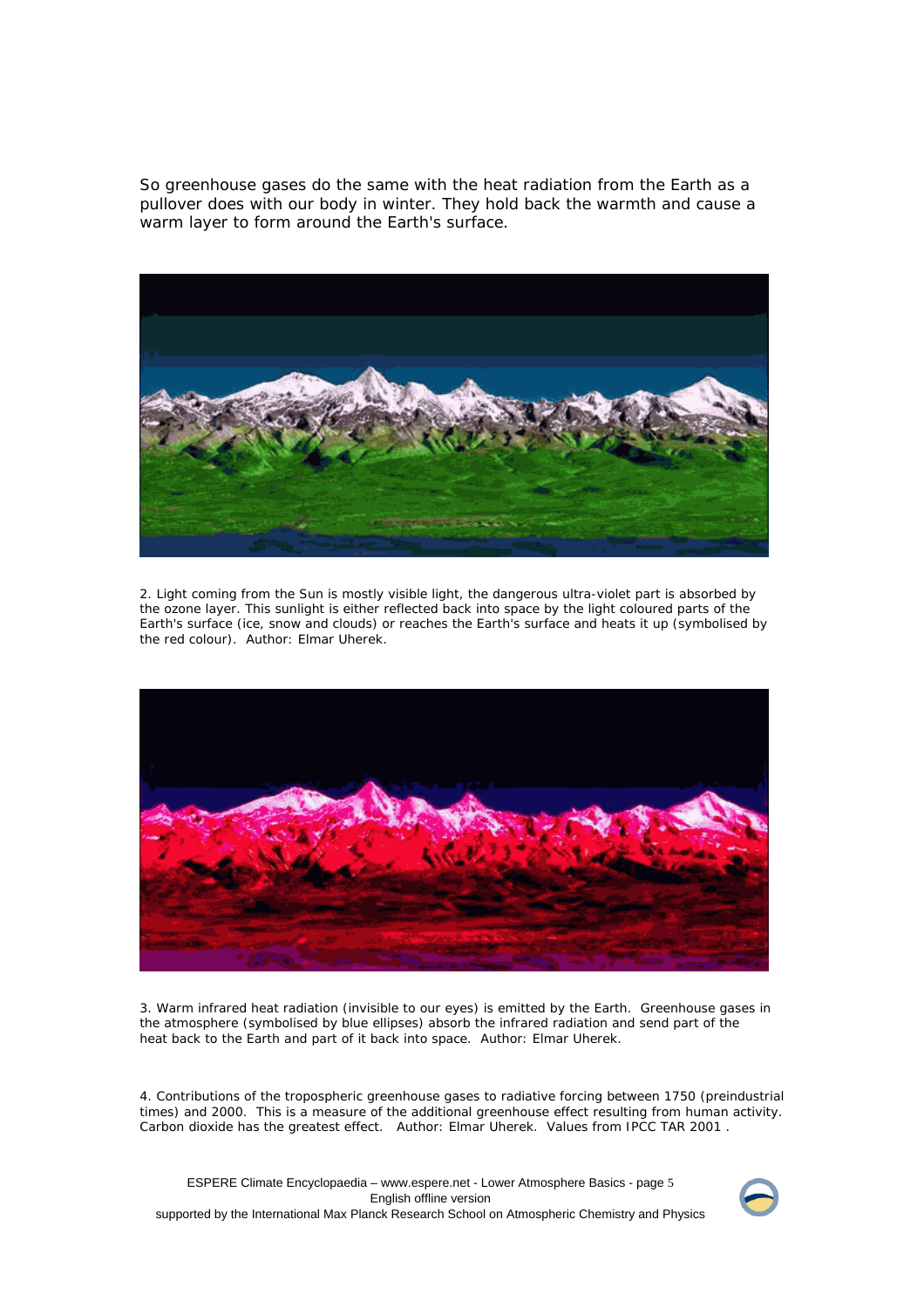Radiative forcing of the additional greenhouse gases (1750 - 2000) values in W m-2 .

1.46  $CO<sub>2</sub>$  (carbon dioxide)  $0.48$  CH<sub>4</sub> (methane) 0.24 CFC 11+12 (chlorofluorocarbons) 0.35 trop.  $O_3$  (tropospheric ozone)  $0.15$  N<sub>2</sub>O (nitrous oxide)

#### **Which gases contribute to the greenhouse effect?**

The most important greenhouse gas is water vapour (which accounts for about 60% of the greenhouse effect) but we don't think that concentrations of water vapour in the atmosphere have changed much over the past few centuries. So its unlikely that water vapour is responsible for the observed warming of our planet. However, human activity has dramatically increased the concentration of carbon dioxide in the atmosphere, from 280 ppm in preindustrial times to 370 ppm $*$ today. Carbon dioxide is the second most important greenhouse gas in the atmosphere, contributing about 20% of the greenhouse effect. Concentrations of methane and ozone, which are also strong greenhouse gases, have also increased dramatically since the industrial revolution. Greenhouse gases are trace gases, and beside from  $CO<sub>2</sub>$ , they account for less than one millionth of the total air mass. In some scientific publications the contribution of the greenhouse gases to the warming of the Earth is called 'radiative forcing'. It is measured in watts per square meter (W  $m^{-2}$ ). Between 1750 (when the industrial revolution started) and today, the concentrations of greenhouse gases have increased dramatically as a result of human activity. The numbers on the right show the increase in radiative forcing during this time.

 $*$  1ppm = 1 molecule of a gas in 1 million molecules of air



4. Contributions of the tropospheric greenhouse gases to radiative forcing between 1750 (preindustrial times) and 2000. This is a measure of the additional greenhouse effect resulting from human activity. Carbon dioxide has the greatest effect. Author: Elmar Uherek. Values from IPCC TAR 2001 .

Radiative forcing of the additional greenhouse gases (1750 - 2000) values in W m<sup>-2</sup>. 1.46  $CO<sub>2</sub>$  (carbon dioxide) 0.48 CH4 (methane) 0.24 CFC 11+12 (chlorofluorocarbons) 0.35 trop.  $O_3$  (tropospheric ozone)  $0.15$  N<sub>2</sub>O (nitrous oxide)

ESPERE Climate Encyclopaedia – www.espere.net - Lower Atmosphere Basics - page 6 English offline version supported by the International Max Planck Research School on Atmospheric Chemistry and Physics

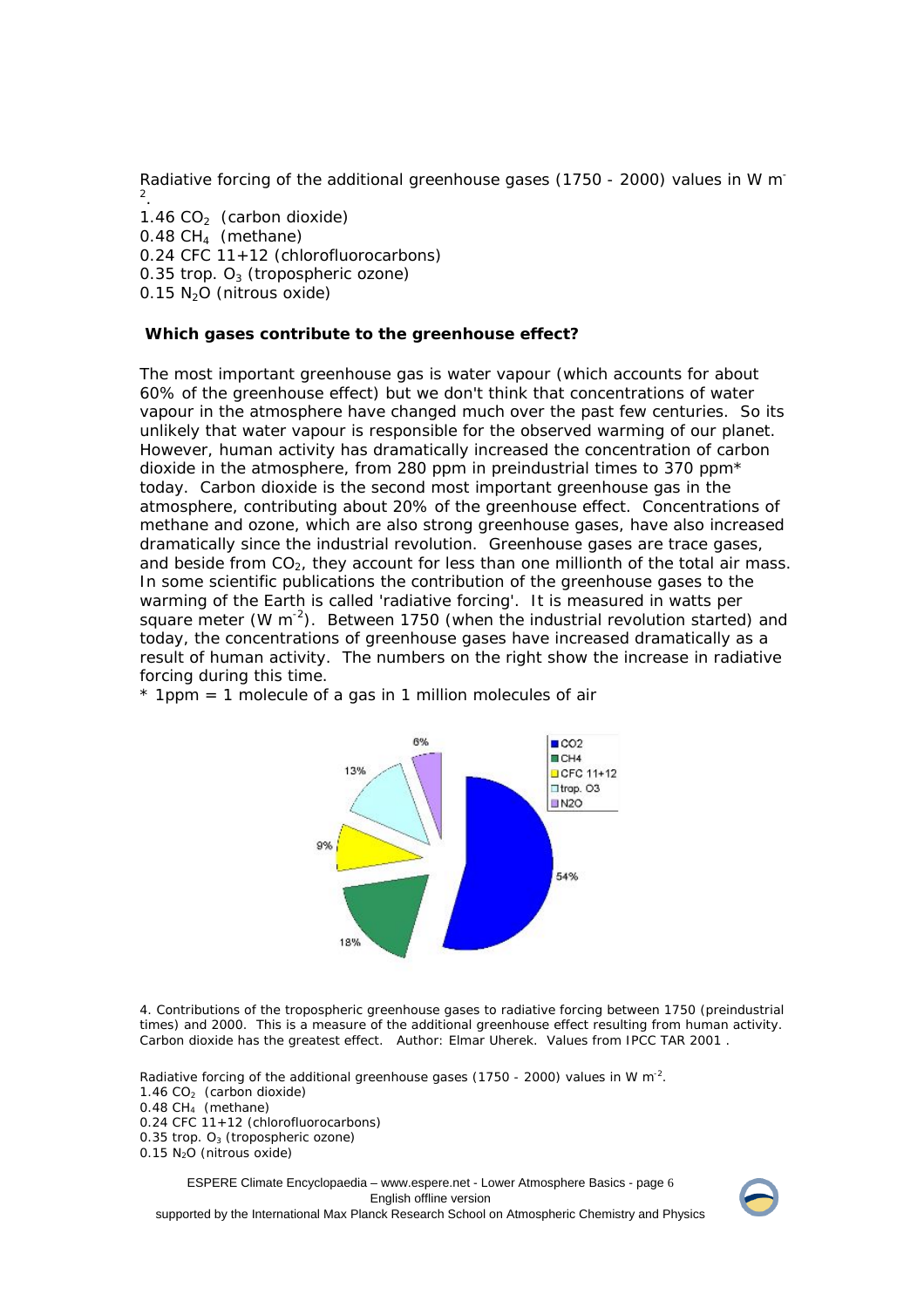# Part 3: Emissions

### **Emissions from the biosphere**

**Most of us live in towns or villages, in areas surrounded by industry and dominated by cars and other transport. In densely populated European countries it's difficult to imagine that it's plants, not humans, which emit most of the organic (carbon based) compounds into the air globally. The biosphere is the part of the Earth where plants and animals live.**



1. Rice paddy field - Bali, Indonesia foto by: STRINGER/INDONESIA for Reuters

#### **What is emitted by the biosphere?**

Carbon is the most important element in the living world. Chemicals, made up mainly of carbon and hydrogen, are called organic compounds. If you walk through a forest or a grassy area you smell many organic gases which are emitted by the trees, the grasses and the flowers. World-wide, more than one thousand million tonnes of organic compounds are emitted by plants. About half of this is a gas called isoprene. Another important group are the monoterpenes (~130 million tonnes per year) which give pine trees their characteristic smell. Plants emit these gases through their leaves and their needles, often in response to stress such as drought or high temperatures, but also during normal growth.

Methane  $(CH<sub>4</sub>)$  is the simplest organic compound and about 200 million tonnes of it are produced naturally each year. Human activity roughly doubles this, with emissions from cows and rice paddies being important sources.

Organic compounds are also naturally emitted from the oceans. Single celled marine plants, known as phytoplankton, produce organic compounds which can be released from seawater into the air. One of the most important is dimethyl sulphide. About 45 million tonnes of this sulphur containing gas enters the air each year. Once in the air, it is converted to sulphuric acid and then to sulphate aerosol particles. This sulphuric acid plays a part in governing how acidic the atmosphere is and the sulphate aerosols help form clouds. So dimethyl sulphide is very important to our climate.

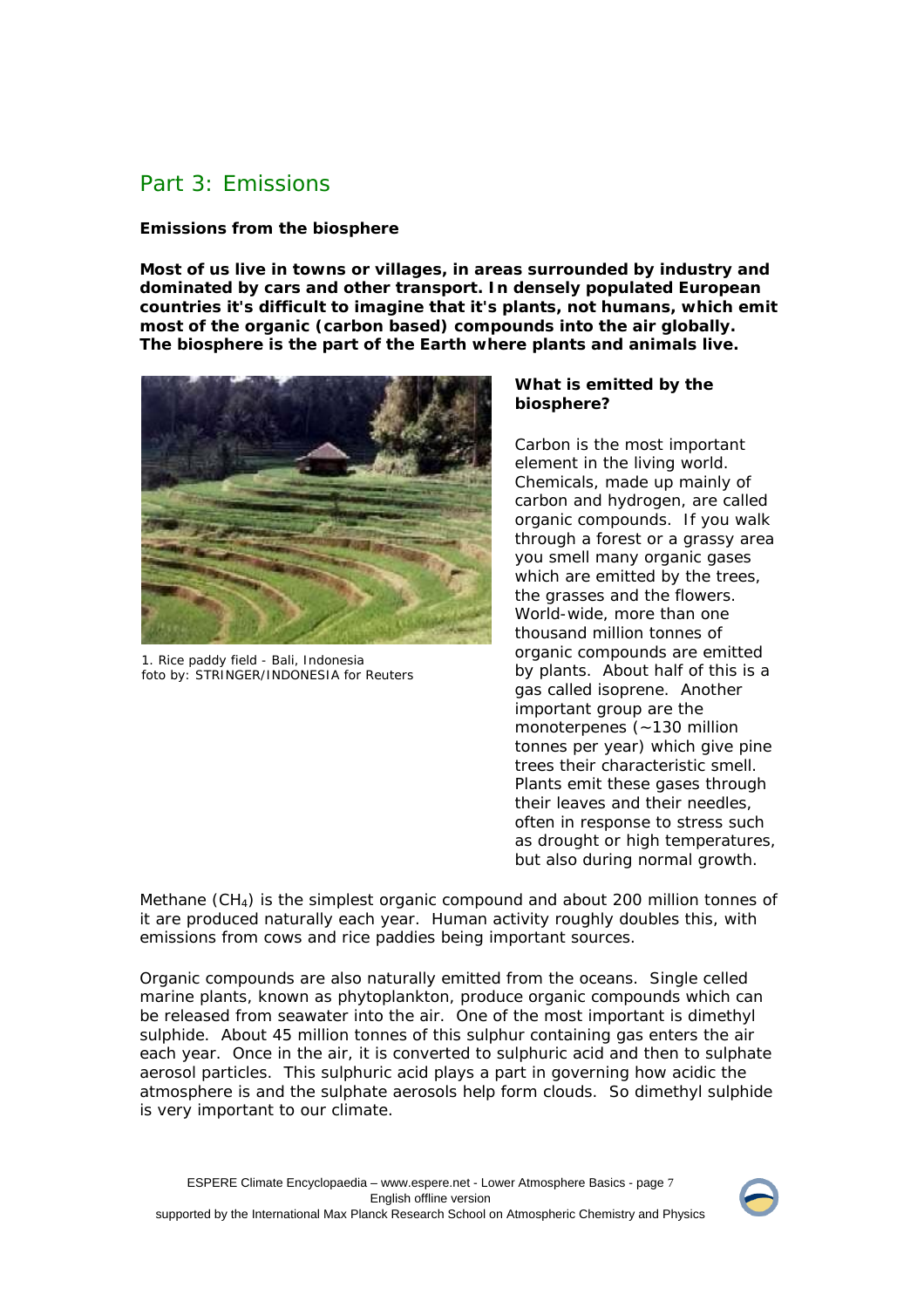

2. Global emissions of volatile organic compounds (VOC's) in millions of tonnes per year (methane and DMS not included). The compounds are emitted by the oceans, soils, from trees and plants, by fires and from human sources. Author: Jurgen Kesselmeier.

So if we want to understand how our climate system works and how it is likely to change in the future, it is important to look at emissions both from human activity and also from the biosphere. Here we look at three examples to show just how important plant emissions are to our climate.



3. The tree as a source of organic compounds (after N. C. Hewitt; image Elmar Uherek). Plants emit a huge number of different chemical compounds into the air. Isoprene (emissions of around 500 million tonnes per year worldwide) and monoterpenes (emissions of 130 million tonnes per year worldwide) are the dominant species emitted.

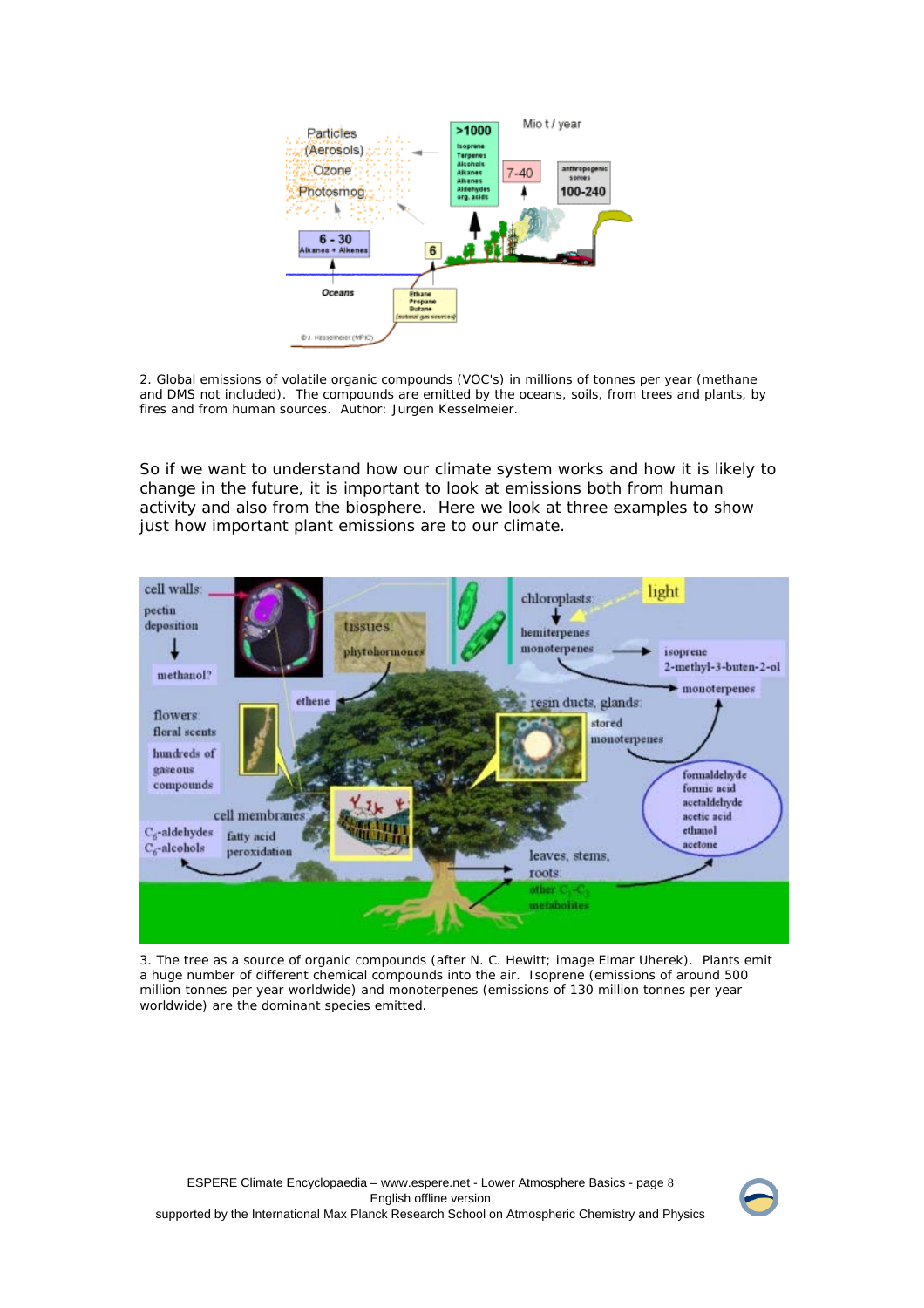

4. Emissions of gases from trees and the conversion of these gases into fine aerosol particles is probably the cause of the blueish haze over the Great Smoky Mountains (USA).

#### **Monoterpenes**

Monoterpenes contribute to the smell of the forest and also to the smell of some fruits. They are made up of carbon and hydrogen and sometimes also contain oxygen. Many of them have very descriptive names, for example, limonene and pinene. They are produced most actively when the Sun rises on warm days and can either be stored or released directly into the air. Production of the compounds rises if the plant is stressed.



5. In this figure you can see the chemical structure of the monoterpene, beta-pinene (left), and of one of the most important natural organic compounds, isoprene (right). Both compounds are unsaturated. This means, they have C=C double bonds, highlighted by a red loop. In order to simplify complicated organic molecules, chemists ususally do not draw the C and H atoms. Isoprene is shown in both forms, without C and H atoms above and with C and H atoms below.

#### **What happens to these compounds in the atmosphere?**

Once they enter the atmosphere, monoterpenes react with hydroxyl radicals (OH) or ozone to form compounds which either deposit onto plants, the ground or react with other chemicals in the air to form aerosols (particles or liquid droplets in the air). Sometimes it's possible to see these aerosols forming as the reactions occur. The blue haze you see over forests is formed as aerosols are produced. The picture opposite shows a laboratory simulation of this. Some of the aerosols which are formed can act as cloud condensation nuclei and may start the formation of clouds.



6. Simulation of blue haze formation in the laboratory (carried out at MPI Mainz). The beam of a strong lamp helps us to see the smoke formed when ozone comes into contact with monoterpenes from pine needles.

ESPERE Climate Encyclopaedia – www.espere.net - Lower Atmosphere Basics - page 9 English offline version supported by the International Max Planck Research School on Atmospheric Chemistry and Physics

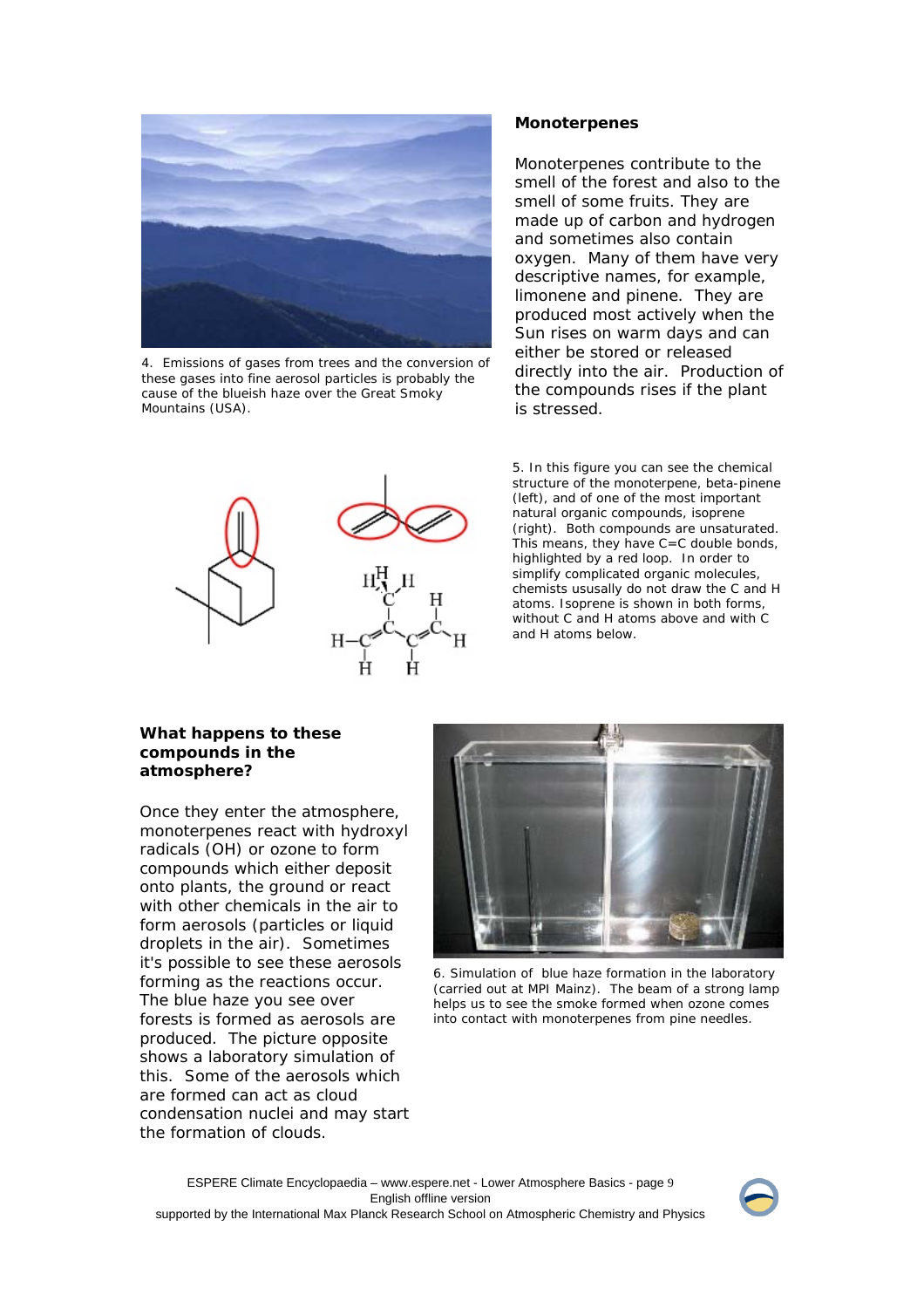

7. Medicago varia (Fabaceae). This plant is used in agriculture to take up nitrogen from the air. Photo: Patrick Knopf, spez. Botanik, Ruhr-Universität Bochum.

#### **Nitrous oxide N2O**

Nitrogen is an important chemical element in the biosphere since it's a fundamental component of proteins and DNA. Plants take up the nitrogen they need from the ground (as nitrate or ammonium) and some bacteria help make nitrogen gas available to plants in a process known as nitrogen fixation. Bacteria, however, also breakdown nitrate to form the gas nitrous oxide which is released into the air. Nitrous oxide is extremely stable, isn't destroyed in the troposphere and, as a result, makes it all the way into the stratosphere, the next layer of our atmosphere. In the stratosphere it plays a part in reactions which deplete the ozone layer. Emissions of nitrous oxide have increased over time due to increasing use of fertilisers in agriculture. Roughly 15 million tonnes are emitted world-wide each year.

#### **Dimethyl sulphide**

Tiny sulphate containing aerosol particles allow clouds to form over the oceans. But where does this sulphate come from? Phytoplankton produce sulphur containing compounds to help them survive the very salty conditions in the sea. One of the by-products of this process is a gas called dimethyl sulphide. This gas enters the atmosphere and, once in the air, it is converted into sulphuric acid and then to sulphate aerosols.



 8. Visualisation of chlorophyll from phytoplankton. The satellite image shows the Atlantic Ocean east of Canada. The animation switches to a visualisaton of the phytoplankton in the sea (increasing numbers from blue to red). Some of

these phytoplankton emit dimethyl sulfide into the air. Source: SEAWIFS Project.

So emissions from the biosphere are fundamentally important to our climate.

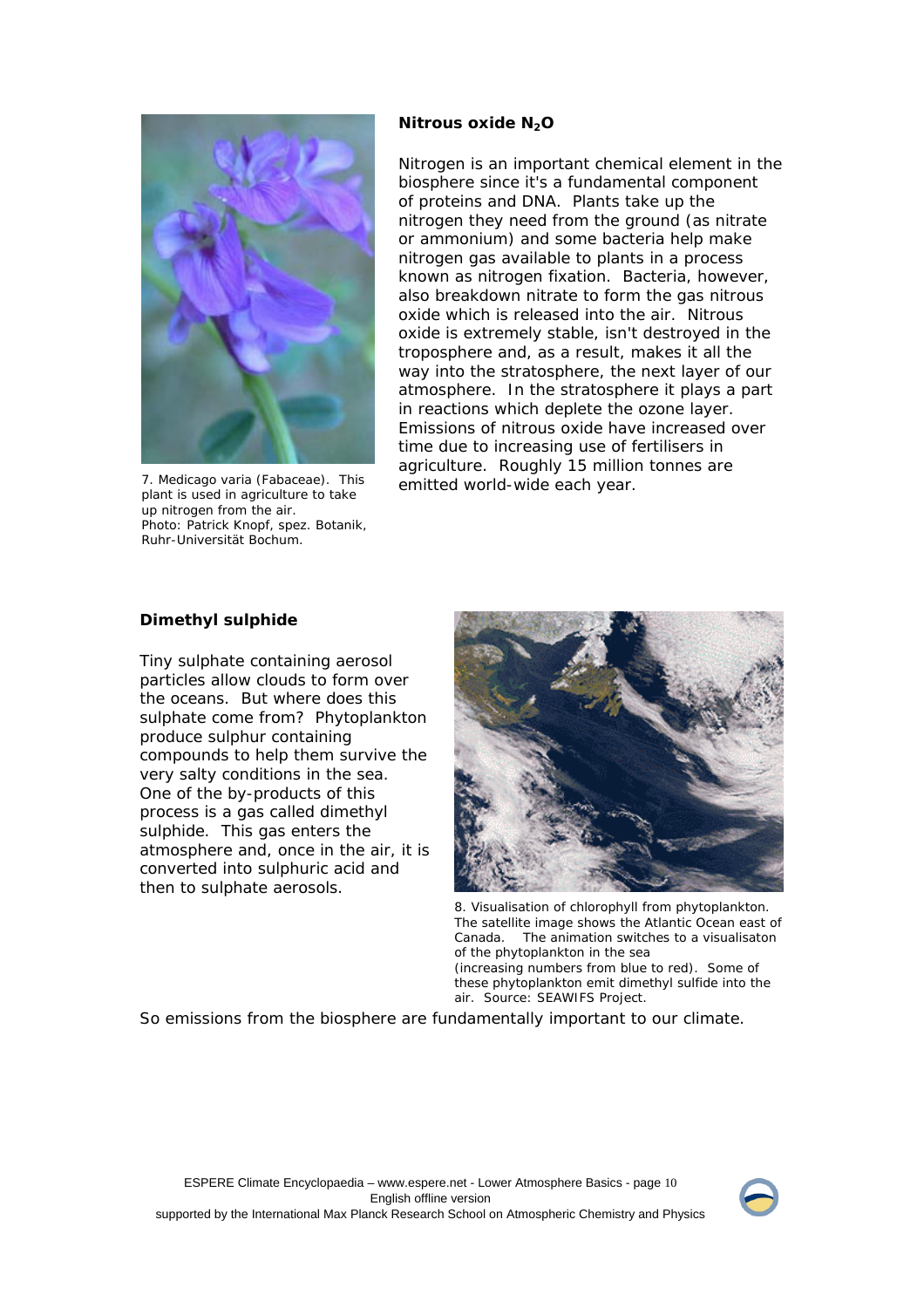# Part 4: Fire

### **Vegetation fires**

**Fires are a natural part of life on Earth, occurring when there are droughts and lightning strikes. These fires allow vegetation to naturally regenerate. Nowadays most fires are, unfortunately, caused by humans particularly in the tropics. When large areas of vegetation are burnt, we call the process biomass burning.**

Fires started by humans are often the result of carelessness or even arson. Many, however, are started deliberately so humans can use the land. For example, large areas of the tropical rain forest have been burnt so that the land can be used for agriculture.



1. Pollution detected by the TOMS satellite over Indonesia and the Indian Ocean on 22nd October 1997. Image courtesy NASA GSFC Scientific Visualization Studio. http://svs.gsfc.nasa.gov

#### **What is emitted by fires?**

Many gases are emitted into the air when plants are burnt. Some examples of these gases include: carbon dioxide  $(CO<sub>2</sub>)$ , carbon monoxide (CO), nitrogen oxides  $(NO + NO<sub>2</sub> = NOx)$  and simple organic hydrocarbons with methane  $(CH<sub>4</sub>)$  the most abundant.

Particulate compounds are also formed. These are dominated by organic carbon compounds and soot carbon.

Biomass burning is an important contributor to the global atmospheric budgets of CO and NOx. If old forests containing large amounts of vegetation are burnt, a lot of  $CO<sub>2</sub>$ is emitted into the air. Savannah (grassland) fires, on the other hand, can be an overall sink for  $CO<sub>2</sub>$ , since the soot carbon is

Huge fires destroyed vast areas of the Indonesian rain forest in 1997. So much air pollution resulted from these fires that it could be seen by satellites in space. The white colour in the image shows the smoke particles coming directly from the burning vegetation and the green, yellow and red colours show the tropospheric ozone which was also produced. The ozone forms when hydrocarbons and nitrogen oxides (NO and  $NO<sub>2</sub>$ ) produced by the fire react in the presence of sunlight.

So fires not only change the landscape, they also change the chemical composition of the air.



2. Savanna fire in an open tree savanna in Central Kenya. Source: Global Fire Monotoring Centre

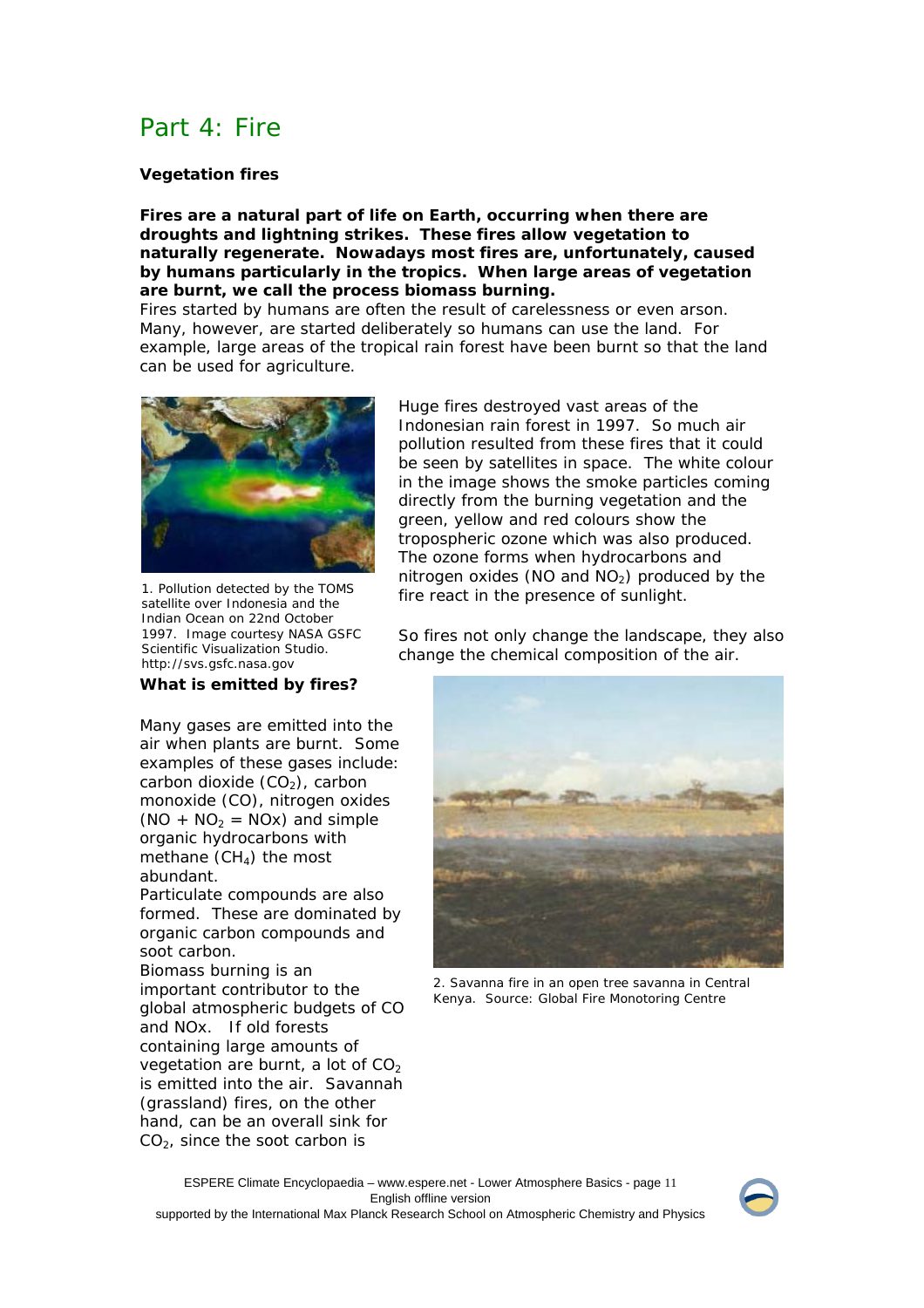partially stored as sediment on the ground and the fresh grass in the burned area takes up  $CO<sub>2</sub>$  as it grows.

#### **Example: Carbon monoxide (CO)**

The pie chart gives an overview of global sources for atmospheric carbon monoxide (Tg stands for teragram and one teragram is one million tonnes). Biomass burning dominates the global CO budget. A: Technological =  $400$  Tg CO per year

B: Biomass burning = 748 Tg CO per year

 $C^*$ : Terrestrial biosphere = 100 Tg CO per year

D: Oceans = 13 Tg CO per year

\* mainly from the degradation of plant material in soils.

The 1996 IPCC estimates for the amount of CO emitted from the oceans and all soils is between 80 and 360 Tg CO per year.

About 20% of the global nitrogen oxide emissions are due to vegetation fires. Since NOx contributes to ozone formation, high ozone concentrations are often found in the plumes from fires.



3. Sources of carbon monoxide (CO). Chart by Elmar Uherek.

#### **Land use change**

When forests are converted into farmland, towns or roads humans destroy the original vegetation and cause an irreversible conversion of the organic plant material into carbon dioxide. This type of **land use change** has occurred extensively in the rain forests in Africa and Brazil. The photograph below shows a measurement station at Rodônia in Brazil.

ESPERE Climate Encyclopaedia – www.espere.net - Lower Atmosphere Basics - page 12 English offline version supported by the International Max Planck Research School on Atmospheric Chemistry and Physics

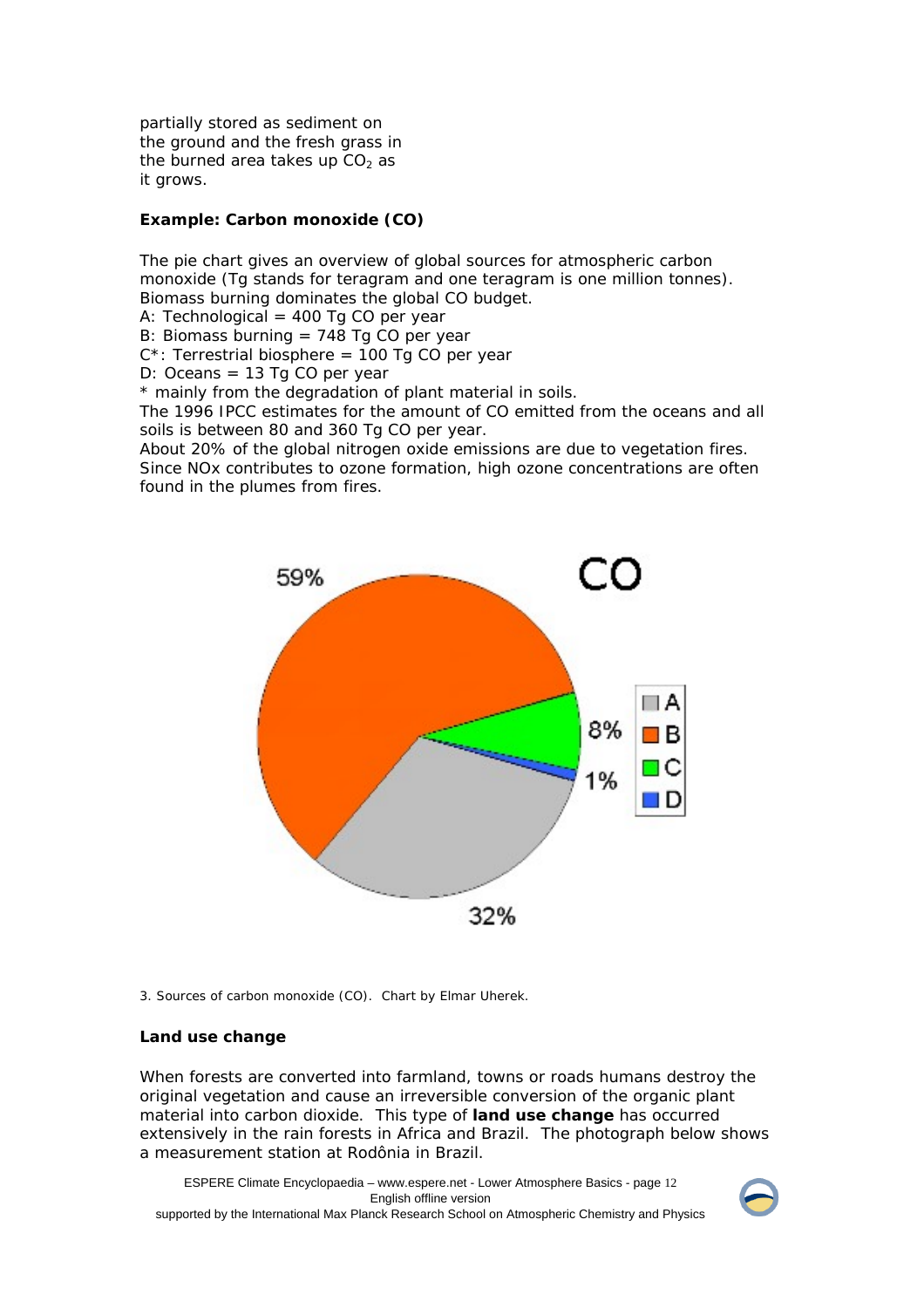

3. Photograph by Greg Roberts of a measurement site in the province of Rodônia in Brazil and an image of the region from space from the LANDSAT satellite.



The satellite picture opposite shows the location of the measurement site (marked with an arrow) in the south-central Amazon Basin. A large road was built through the area in 1968 from which settlers and loggers started to clear the forest. The extensive deforestation (in a typical "fishbone" pattern) is visible from satellite.

4. Satellite image from Jacques Descloitres, MODIS Land Rapid Response Team / NASA visible Earth.

Biomass burning takes place during the dry season (in Brazil this is from June to November). The photographs compare the situation during the wet season in May 1999 (top) and in September 1999. The maps show the incidence of forest fires in Brazil in the different seasons. The figure also shows aerosol samples collected in these months. While filters collected in the wet season are usually clean after sampling, they are completely black from soot carbon and organic material in the fire season. 90% of the  $CO<sub>2</sub>$  emissions from land use change are due to such forest fires.



5. Photographs taken by Greg Roberts during field campaigns from the measurement tower above (location: 10° 004' S, 61° 058' W).

ESPERE Climate Encyclopaedia – www.espere.net - Lower Atmosphere Basics - page 13 English offline version supported by the International Max Planck Research School on Atmospheric Chemistry and Physics